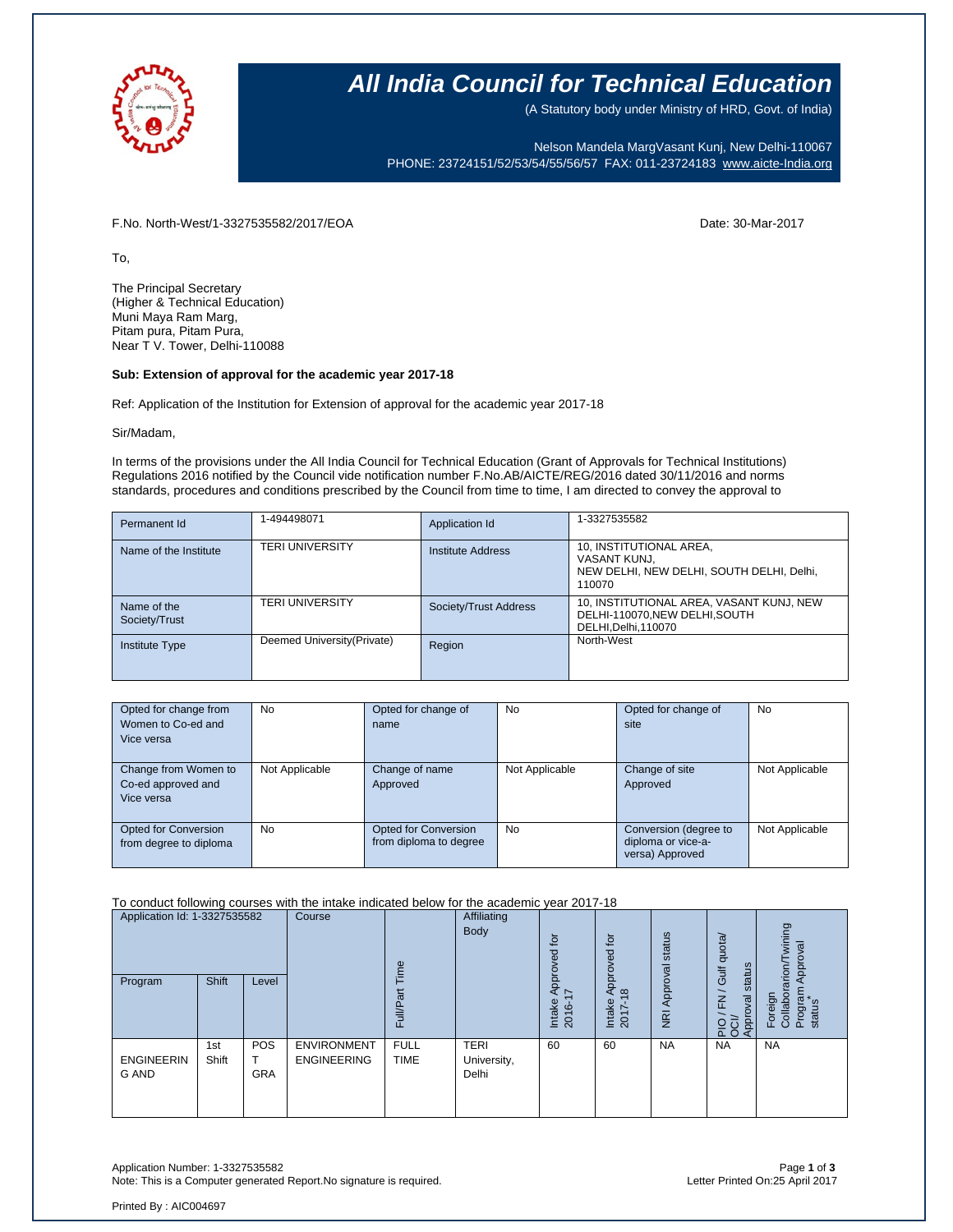

## **All India Council for Technical Education**

(A Statutory body under Ministry of HRD, Govt. of India)

Nelson Mandela MargVasant Kunj, New Delhi-110067 PHONE: 23724151/52/53/54/55/56/57 FAX: 011-23724183 [www.aicte-India.org](http://www.aicte-india.org/)

| <b>TECHNOLO</b><br>GY |              | <b>DUA</b><br><b>TE</b>                             |                               |                            |                                     |    |    |           |           |           |
|-----------------------|--------------|-----------------------------------------------------|-------------------------------|----------------------------|-------------------------------------|----|----|-----------|-----------|-----------|
| MANAGEME<br><b>NT</b> | 1st<br>Shift | <b>POS</b><br><b>GRA</b><br><b>DUA</b><br><b>TE</b> | <b>BUSINESS</b><br>MANAGEMENT | <b>FULL</b><br><b>TIME</b> | <b>TERI</b><br>University,<br>Delhi | 60 | 60 | <b>NA</b> | <b>NA</b> | <b>NA</b> |

The above mentioned approval is subject to the condition that

TERI UNIVERSITY

shall follow and adhere to the Regulations, guidelines and directions issued by AICTE from time to time and the undertaking / affidavit given by the institution along with the application submitted by the institution on portal.

In case of any differences in content in this Computer generated Extension of Approval Letter, the content/information as approved by the Executive Council / General Council as available on the record of AICTE shall be final and binding.

Strict compliance of Anti-Ragging Regulation:- Approval is subject to strict compliance of provisions made in AICTE Regulation notified vide F. No. 37-3/Legal/AICTE/2009 dated July 1, 2009 for Prevention and Prohibition of Ragging in Technical Institutions. In case Institution fails to take adequate steps to Prevent Ragging or fails to act in accordance with AICTE Regulation or fails to punish perpetrators or incidents of Ragging, it will be liable to take any action as defined under clause 9(4) of the said Regulation.

#### **Note: Validity of the course details may be verified at www.aicte-india.org**

 **Prof. A.P Mittal Member Secretary, AICTE**

Copy to:

- **1. The Regional Officer,** All India Council for Technical Education Plot No. 1A, 5<sup>th</sup> Floor, DTE(Pb..) Building, Dakshin Mark, Sector 36-A, Chandigarh-160 036
- **2. The Director Of Technical Education\*\*,** Delhi
- **3. The Registrar\*\*,** TERI University, Delhi
- **4. The Principal / Director,** TERI UNIVERSITY 10, INSTITUTIONAL AREA, VASANT KUNJ, NEW DELHI, NEW DELHI,SOUTH DELHI, Delhi,110070

**5. The Secretary / Chairman,**

TERI UNIVERSITY 10, INSTITUTIONAL AREA, VASANT KUNJ, NEW DELHI-110070, NEW DELHI,SOUTH DELHI,